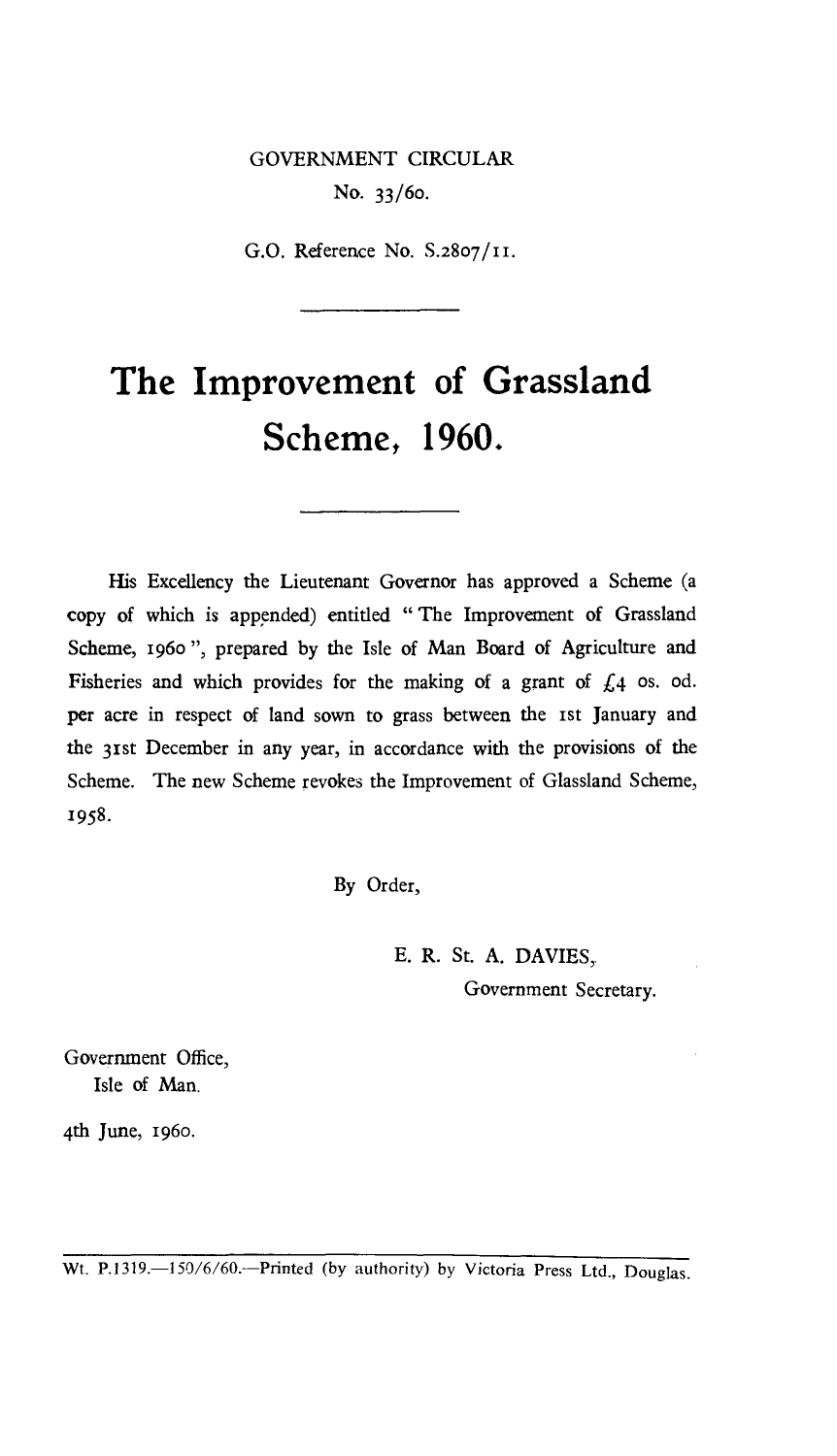1.—(1) The Treasurer of the Isle of Man (hereinafter referred to as " the Treasurer") shall pay, out of monies provided by Tynwald, grants (hereinafter referred to as " sowing down grants ") subject to and in accordance with the provisions of this Scheme in respect of land sown to grass between 1st January and 31st December in any year.

(2) A sowing down grant of £4 Os. Od. per acre may be made only if the applicant shows to the satisfaction of the Isle of Man Board of Agriculture and Fisheries (hereinafter referred to as " the Board") that, in respect of the land to which an application refers, he has complied with the following conditions :-

- (a) the land shall be dealt with in one or other of the undermentioned  $ways$  :-
	- (i) the land shall be sown with a nurse crop of cereals or rape, or a mixture of rape and kale in normal crop rotation undersown with a mixture of grass and other seeds, e.g. Ryegrass and Timothy a mixture of grass and other seeds, e.g. Ryegrass and and/or Cocksfoot, etc., plus clovers approved by the Board to give either a satisfactory hay crop or pasture and lea thereafter, or
	- (ii) the land shall be re-seeded to grass with a seeds mixture, e.g., Ryegrass and Timothy, and/or Cocksfoot, etc., plus clovers approved by the Board either directly or through a catch crop, e.g., rape or a mixture of rape and kale in the first year of ploughing but in such case the land shall have been continuously in grass for a minimum period of four calendar years, provided, however, that in special cases where the old lea was reclaimed and ploughed and sown with rape or with a mixture of rape and kale in the year of ploughing and sown down with rape or a mixture of rape and kale and a mixture of grass and other weds, e.g., Ryegrass and Timothy and/or Cocksfoot, etc., plus clovers approved by the Board in the next following year, the Board shall consider eligibility of the land in question on the merits of each case ;
- (b) the land shall have been suitably prepared for seeding ;
- (c) the seeds mixture sown in conjunction with the nurse crop shall be of a nature, quantity, purity and substance suitable to the land sown and shall be such as to satisfy the Board's requirements to ensure a good hay crop or pasture and a good lea thereafter for a period of at least two years ;
- (d) after the land has been sown with grass seeds, the nurse crop shall be properly managed and stored, and the succeeding crop shall be either properly harvested and stored as hay or cut-grass for silage or adequately grazed ;
- any other conditions prescribed (either generally or in relation to any (e) any other conditions prescribed (either generally or in relation to any class of land) by regulations made by the Board shall be complied with in relation to the land, but land shall be considered ineligible in cases where a cereal crop has been taken in the year previous to the cereal crop which is undersown in accordance with Paragraph **1** (2) (a) (i) hereof unless 'prior application has been made to the Board and the Board is satisfied that such treatment was in the interests of good husbandry or exceptional circumstances prevailed to merit such treatment.

## **Application for the above second cereal cropping must be made before the completion of the preliminary ploughing.**

(3) The method of treatment which is adopted in respect of the land shall be subject to the approval of the Board who may withhold the approval of the application if the treatment is not regarded as suitable for the land in question.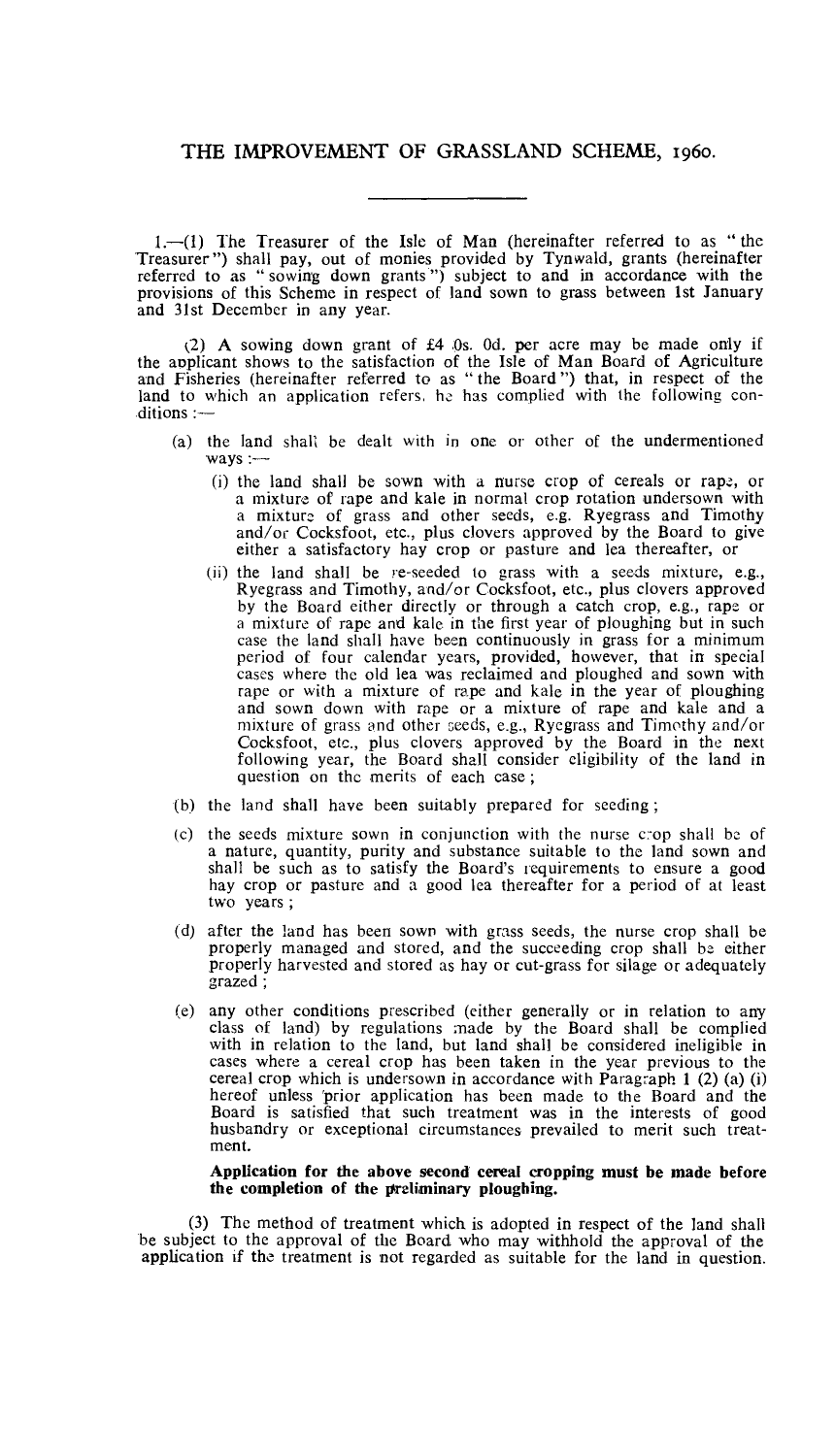(4) land which is re-seeded to grass by any of the methods given in Paragraph 1 (2) (a) (ii) or by undersowing in a second successive white crop must receive lime and fertilisers to make good any deficiency as shown by soil analysis carried out by the Agricultural Organiser for the Isle of Man, under the free soil analysis and advisory service available to farmers.

(5) no responsibility shall be accepted by the Board for an application in respect of which the prescribed form of acknowledgment of the application cannot be produced by the person concerned as evidence of the receipt of the application by the Board.

2. An application made to the Board for a sowing down grant shall be accompanied by an invoice of the merchant concerned in respect of the seeds purchased for sowing and giving details of the seeds mixture involved, of the acreage where sown and the application shall specify the following details :-

- (a) Name of Field or other identification.
- (b) Number of acres claimed.
- (c) Crop sown.
- (d) Quantity of fertilisers used on the crop in question.
- (e) Crops grown in the four calendar years immediately prior to the year of application.
- (f) The total acreage of the holding.

The application form (including such declarations from the farmer concerned as the Board considers necessary) shall be checked as to the acreage involved and the cultivation carried out on the land, but actual payment shall not be made until a certificate has been received from the claimant that requisite fertilisers have been applied and that cereal crops so grown have been properly cultivated and harvested. Any farmer participating in this Scheme who has received a sowing down grant shall be liable for the return of any payment so made in the event of the crop not being properly stored, stacked or threshed after harvesting, and such repayment shall be recoverable by the Treasurer under due process of law.

In the event of a total or a partial failure of the crop, or in the event of an unsatisfactory yield being obtained, the sowing down grant shall be withheld if it appears to the Board that the applicant has not exercised due care and diligence in any or all of the following matters, namely :—

- (a) the suitability of the ground in which the crop has been grown ;
- (b) the selection of the crop grown ;
- (c) the quality of the seed purchased and the quantity sown ;
- (d) the suitability of fertilisers applied and the appropriateness of the quantities given ;
- (e) the general cultivation of the land and crops.

3. If any applicant contravenes or fails to comply with any of the provisions of this Scheme or any conditions imposed by the Board, the applicant shall forfeit any claim to the sowing down grant or any part thereof and if payment has been made by the Treasurer to the applicant in respect of the grant or any part thereof, the sum so paid shall become repayable to the Treasurer by the applicant on demand and may be recovered by the Treasurer from the applicant summarily as a civil debt.

4.—(l) Subject to the provisions of this article, the rate at which a sowing down grant may be made shall be forty shillings for each half acre of such land as is sown-down in accordance with and under the provisions of this Scheme.

- (2) Such grant shall not be made—
	- (a) in respect of any holding of less than one acre in extent ; or,
	- (b) where the area of land in respect of which a claim for grant is made is less than half an acre.

(3) In computing the amount of such grant payable, where the total area involved is not an exact number of half acres, the odd fraction of half an acre shall be disregarded.